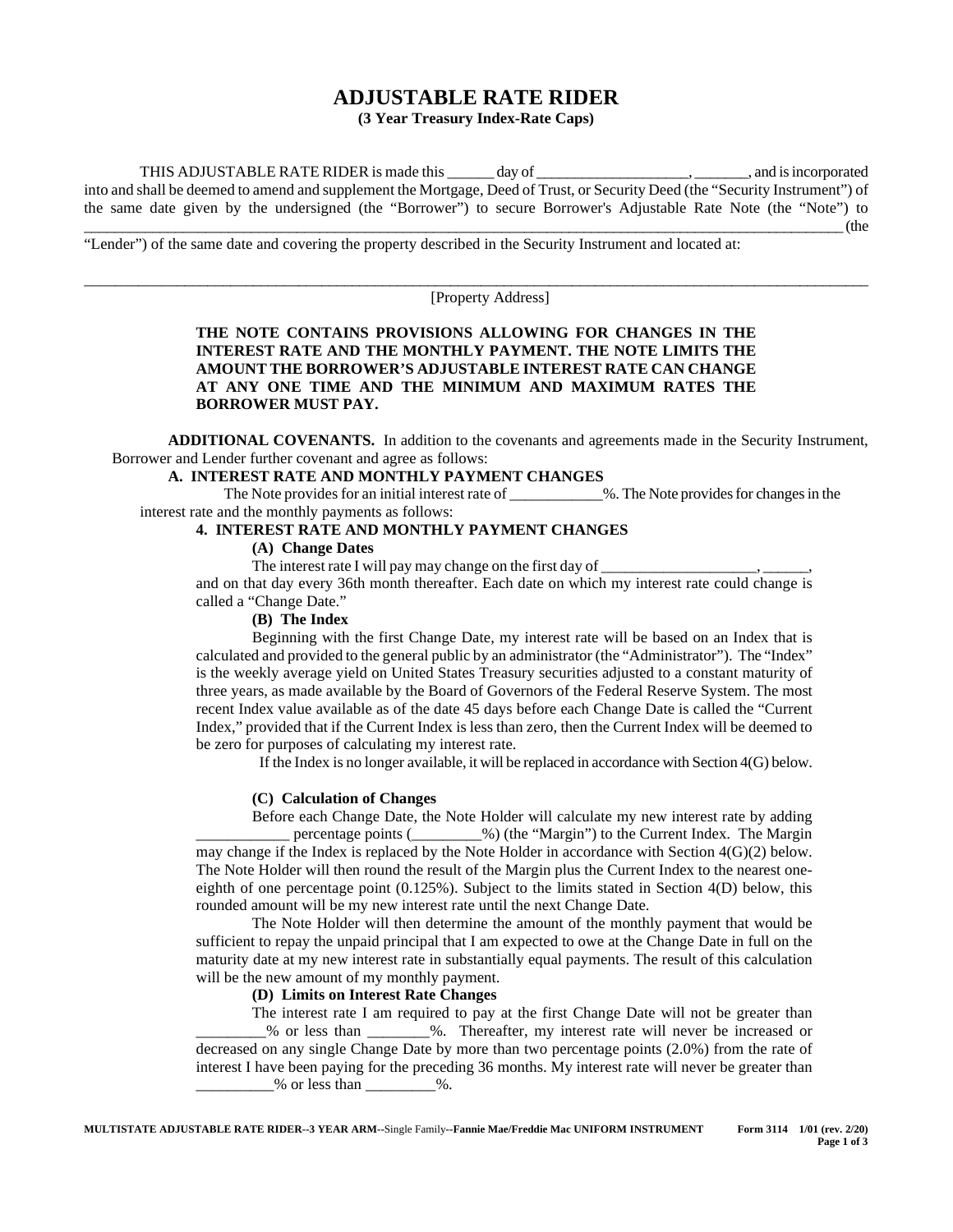#### **(E) Effective Date of Changes**

My new interest rate will become effective on each Change Date. I will pay the amount of my new monthly payment beginning on the first monthly payment date after the Change Date until the amount of my monthly payment changes again.

### **(F) Notice of Changes**

The Note Holder will deliver or mail to me a notice of any changes in my interest rate and the amount of my monthly payment before the effective date of any change. The notice will include information required by law to be given to me and also the title and telephone number of a person who will answer any question I may have regarding the notice.

#### **(G) Replacement Index and Replacement Margin**

The Index is deemed to be no longer available and will be replaced if any of the following events (each, a "Replacement Event") occur: (i) the Administrator has permanently or indefinitely stopped providing the Index to the general public; or (ii) the Administrator or its regulator issues an official public statement that the Index is no longer reliable or representative.

If a Replacement Event occurs, the Note Holder will select a new index (the "Replacement Index") and may also select a new margin (the "Replacement Margin"), as follows:

> (1) If a replacement index has been selected or recommended for use in consumer products, including residential adjustable-rate mortgages, by the Board of Governors of the Federal Reserve System, the Federal Reserve Bank of New York, or a committee endorsed or convened by the Board of Governors of the Federal Reserve System or the Federal Reserve Bank of New York at the time of a Replacement Event, the Note Holder will select that index as the Replacement Index.

> (2) If a replacement index has not been selected or recommended for use in consumer products under Section  $(G)(1)$  at the time of a Replacement Event, the Note Holder will make a reasonable, good faith effort to select a Replacement Index and a Replacement Margin that, when added together, the Note Holder reasonably expects will minimize any change in the cost of the loan, taking into account the historical performance of the Index and the Replacement Index.

The Replacement Index and Replacement Margin, if any, will be operative immediately upon a Replacement Event and will be used to determine my interest rate and monthly payments on Change Dates that are more than 45 days after a Replacement Event. The Index and Margin could be replaced more than once during the term of my Note, but only if another Replacement Event occurs. After a Replacement Event, all references to the "Index" and "Margin" will be deemed to be references to the "Replacement Index" and "Replacement Margin."

The Note Holder will also give me notice of my Replacement Index and Replacement Margin, if any, and such other information required by applicable law and regulation.

# **B. TRANSFER OF THE PROPERTY OR A BENEFICIAL INTEREST IN BORROWER**

Section 18 of the Security Instrument is amended to read as follows:

**Transfer of the Property or a Beneficial Interest in Borrower.** As used in this Section 18, "Interest in the Property" means any legal or beneficial interest in the Property, including, but not limited to, those beneficial interests transferred in a bond for deed, contract for deed, installment sales contract or escrow agreement, the intent of which is the transfer of title by Borrower at a future date to a purchaser.

If all or any part of the Property or any Interest in the Property is sold or transferred (or if Borrower is not a natural person and a beneficial interest in Borrower is sold or transferred) without Lender's prior written consent, Lender may require immediate payment in full of all sums secured by this Security Instrument. However, this option shall not be exercised by Lender if such exercise is prohibited by Applicable Law. Lender also shall not exercise this option if: (a) Borrower causes to be submitted to Lender information required by Lender to evaluate the intended transferee as if a new loan were being made to the transferee; and (b) Lender reasonably determines that Lender's security will not be impaired by the loan assumption and that a risk of a breach of any covenant or agreement in this Security Instrument is acceptable to Lender.

To the extent permitted by Applicable Law, Lender may charge a reasonable fee as a condition to Lender's consent to the loan assumption. Lender may also require the transferee to sign an assumption agreement that is acceptable to Lender and that obligates the transferee to keep all the promises and agreements made in the Note and in this Security Instrument. Borrower will continue to be obligated under the Note and this Security Instrument unless Lender releases Borrower in writing.

If Lender exercises the option to require immediate payment in full, Lender shall give Borrower notice of acceleration. The notice shall provide a period of not less than 30 days from the date the notice is given in